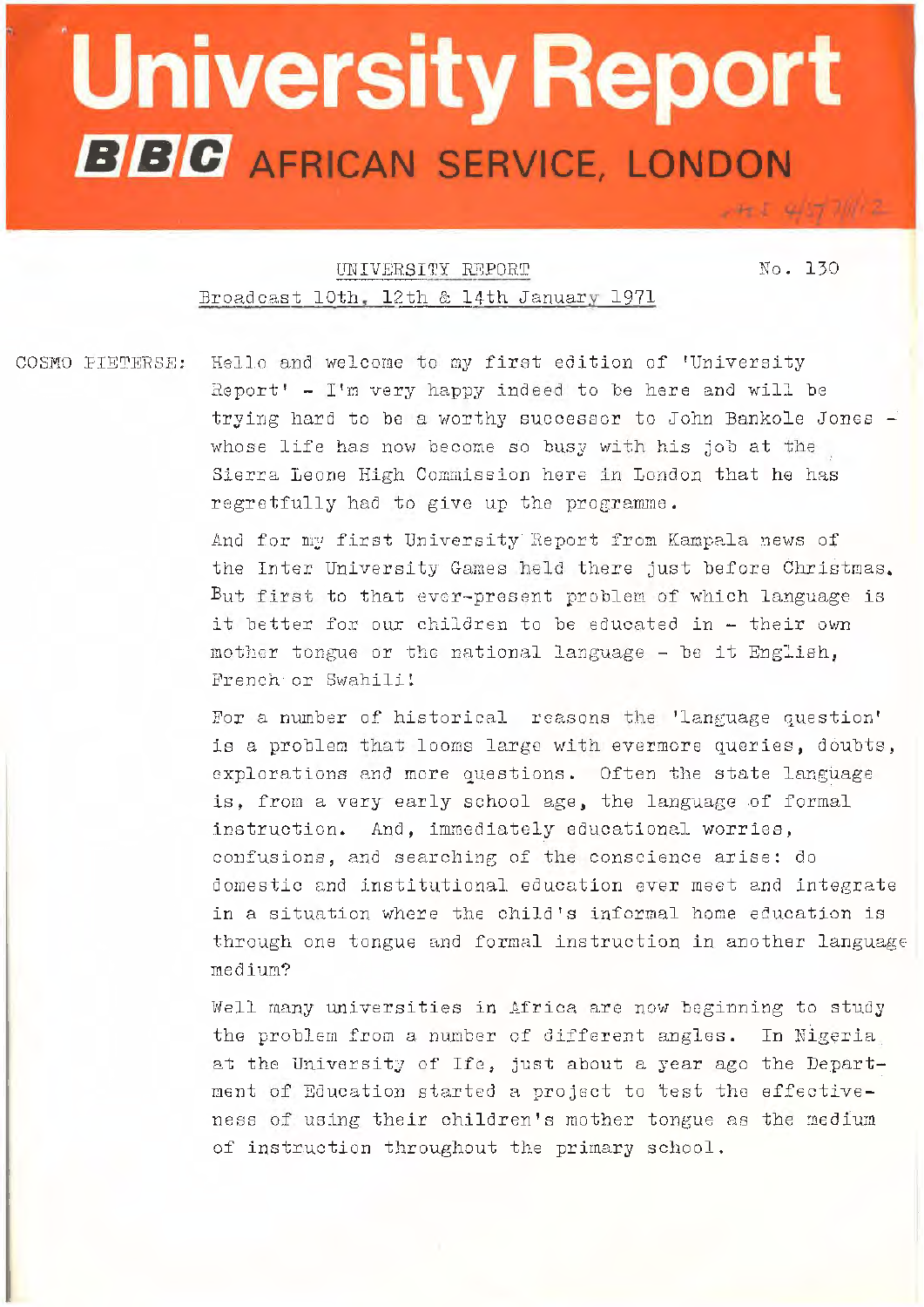- COSMO PIETERSE:  $($ CONT'D.) In Ife Akin Euba talked to one of the researchers from the Department of Education - Mrc. Juliet Macaulay for us. First Mrs. Macaulay explained to Akin the scope and specific aims of the project.
- MRS. MACAULAY: We are hoping to make Yoruba the nedium of instruction throughout primary school, and we also hope to have English taught as a second language by a specialist teacher of English. Through this we *hope* that the children will be better in their spoken language of Yoruba, and also they will be better in English.
- AKIN EUBA: Can you give me some idea of fhe needs that lead to the project?
- MRS MACAULAY: Well actually we all believe that a child learns bettor in his own mother tongue. The child learns faster and has a better understanding of the knowledge required, Besides, we have discovered also that in the primary schools although the pattern is supposed to be Yoruba for the first year or two and then English as a medium of instruction from year two to year six. It's always the case to find teachers switching from Yoruba to English or vice-versa, and in cases like that it's not uncommon to find such translations being miscarried. Sometimes the contents of the subject being taught isn't well translated, either because the teacher hasn't got the correct vocabulary, or because he himself doesn't understand enough of the content of the material to be taught. So there has been this sort of unsatisfactory system, especially in the rural schools.
- AKIN EUBA: *Of* course most of the schools that we have in the Western State are rural schools, isn't that true?
- MRS. MACAULAY: Yes that is true and we are concentrating this project on a typical rural school.
- AKIN EUBA: This seems to me to be a project of some magnitude and complexity. How do you plan to proceed? What is your line of action?

- 2: -

 $\label{eq:2.1} \frac{1}{\sqrt{2\pi}}\left(\frac{1}{\sqrt{2\pi}}\right)^{1/2}\frac{1}{\sqrt{2\pi}}\left(\frac{1}{\sqrt{2\pi}}\right)^{1/2}\frac{1}{\sqrt{2\pi}}\left(\frac{1}{\sqrt{2\pi}}\right)^{1/2}\frac{1}{\sqrt{2\pi}}\left(\frac{1}{\sqrt{2\pi}}\right)^{1/2}\frac{1}{\sqrt{2\pi}}\frac{1}{\sqrt{2\pi}}\frac{1}{\sqrt{2\pi}}\frac{1}{\sqrt{2\pi}}\frac{1}{\sqrt{2\pi}}\frac{1}{\sqrt{2\pi}}\frac{1}{\sqrt$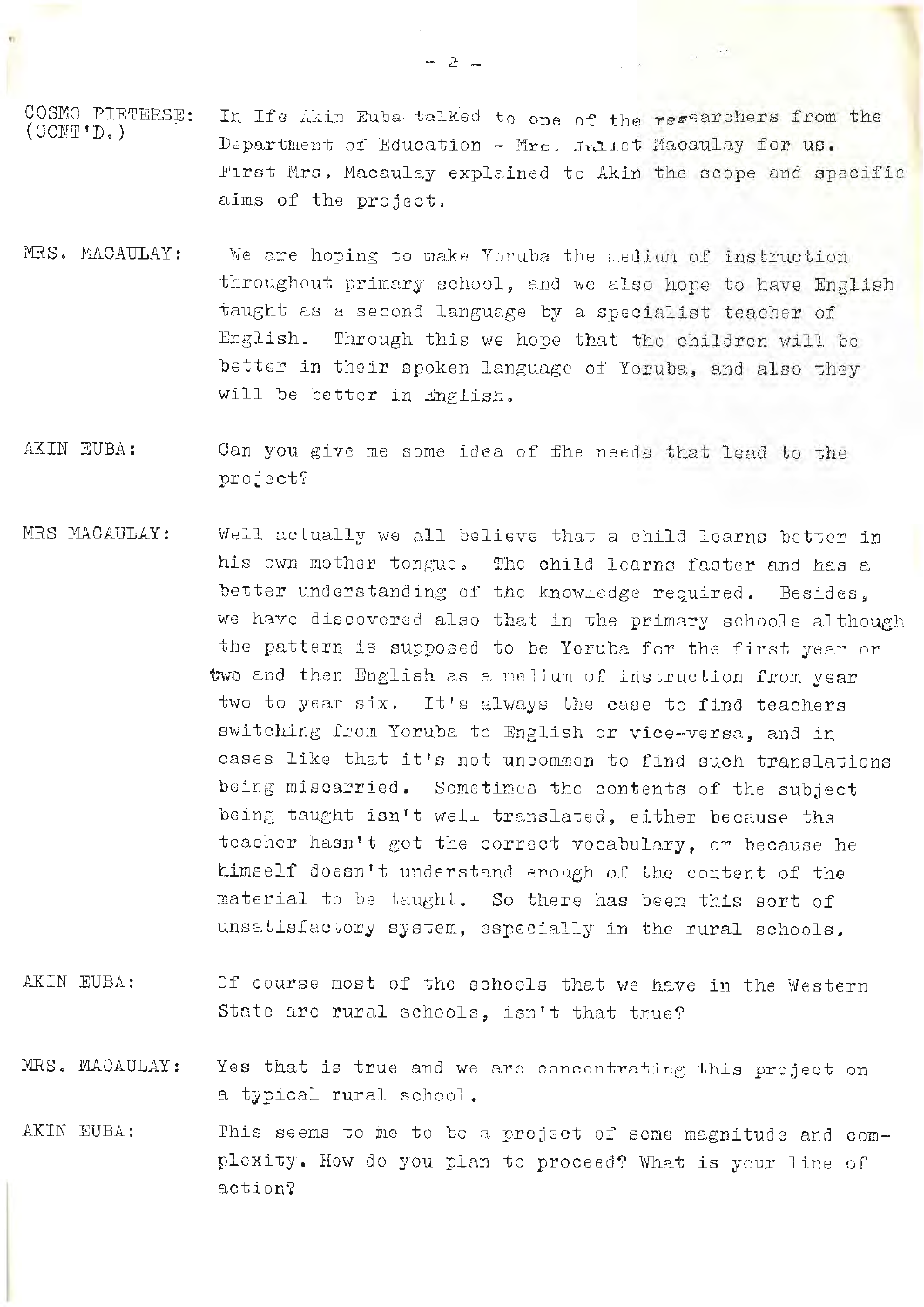MRS. MACAULAY: Actually the project started in January. There was a lot of spade done before then, but as from January we've had two streams of experimental classes, and we've also had what we call a 'Control Class'. In the 'Control Class' everything goes on as before, which means, Yoruba for the first two years, and English as a medium of instruction from year two, or three, up to year six. But in the experimental classes the pattern we're going to adopt is to teach Yoruba right from the beginning, and then teach English as a special subject also from the beginning, so the children have now been receiving intensive English courses from when the year started.

- AKIN EUBA: It's too early to talk cbout results, but has there been any points that have become evident since you started in January?
- MRS. MACAULAY: Yes indeed. To begin with this project has involved a review of the original syllabus. We have had committees sit and examine these different syllabuses, and they have all been re-fashioned. It has also involved the use of modern methodology, some in-service training for the teachers and also some writing workshops. We've had to provide text books for teachers, work books for children, new working materials for children. Now we're also going to help teachers to understand how to use these materials. Now we mustn't overlook the fact that since the medium of instruction is now going to be in Yoruba, all the materials we are going to use will have to be translated from English into Yoruba. Writers ere making the effort of writing them direct in Yoruba instead of writing them first in English and then having them translated into Yoruba.
- AKIH EUBA: Mrs. Macaulay, one of the criticisms that people have raised about your project is that it will become a dividing factor within the multi-lingual structure of Nigeria, that is to say, that English, as a common

 $-3 -$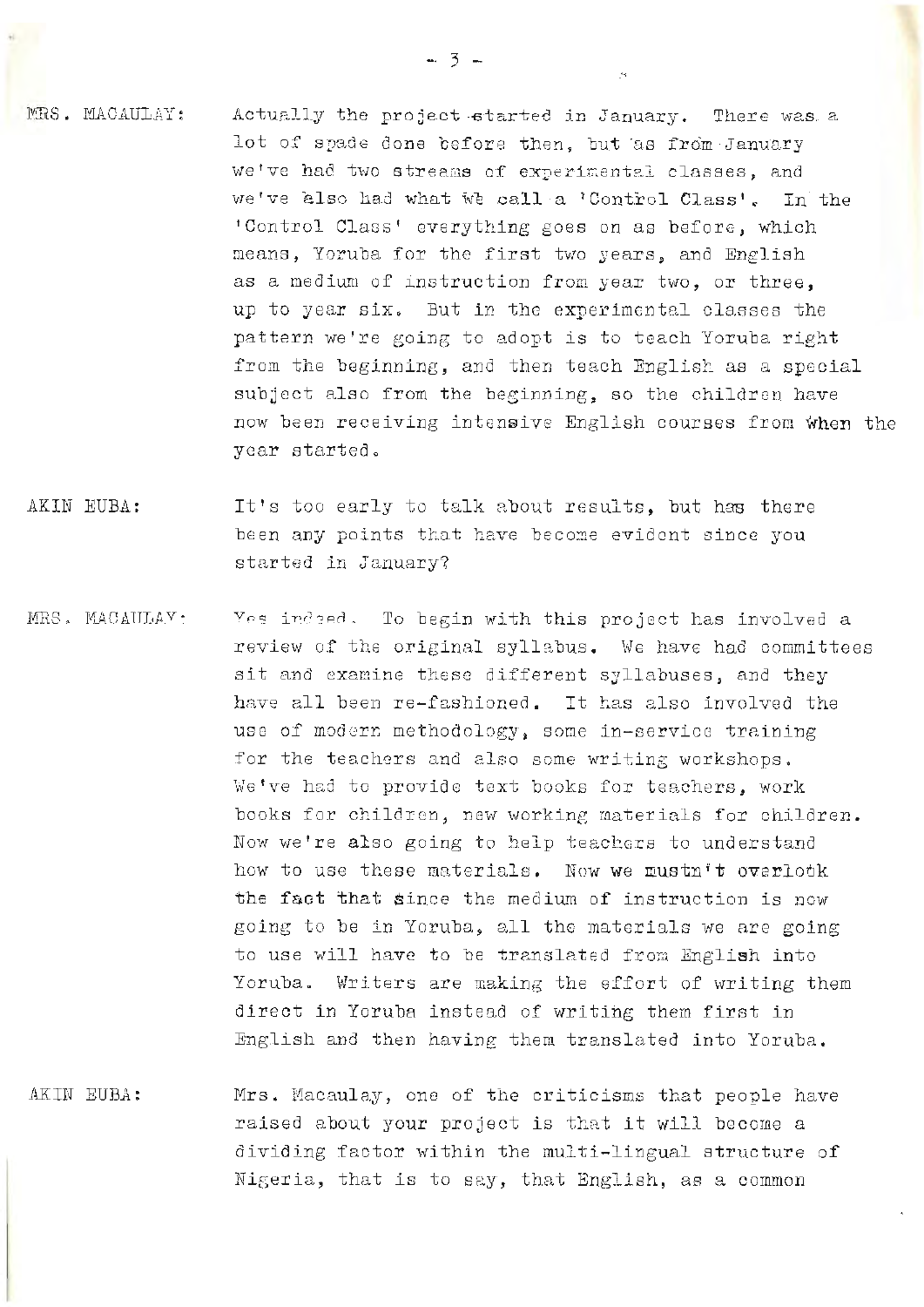AKIN EUBA:  $(0.00T<sup>T</sup>).$ lenguage among Nigorians. +...de to constitute a unifying rorce. What can you say to answer this criticism?

- MRS. MACAULAY: Well that's a big joke actually, because sometimes the public don't understand a particular project and they raise criticisms without finding out what is involved. The project does not in any form or shape wish to eradicate the use of English from schools. What were trying to do is to use Yoruba as a medium of instruction, or any vernacular, for that matter that is practicable through primary school, and along side this English will be taught more effectively, so we are hoping by the end of the six years not only will the children know more English, they will be able to express themselves better, and using English lator on in secondary schools will be no problem whatsoever. In order to make sure that this is done we have already arranged with on existing secondary school to absorb these children as a class, at the end of their six years. And we do hope that we will be able to prove to the public them, that the children will still be able to use English. But it is an experiment, we hope it will succeed, and we are doing our best to make it succeed. But we always remind people that it is an experiment.
- AKIN EUBA: Some people have also said that the task that you have set yourself is formidable, and that it just cannot be done.
- MRS. MACAULAY: I agree with you it is tremendous, but it's by no means impossible. After all, there are many parts in the world where the mother tongue is used as a medium of instruction, and it's very effective. Can you just imagine a six yenr old child struggling with a language which is not even used in his home environment? This constitutes a problem because then the child regards his education as being related to the walls of the classroom alone, whereas, if the same language which was used within the childs home environment is used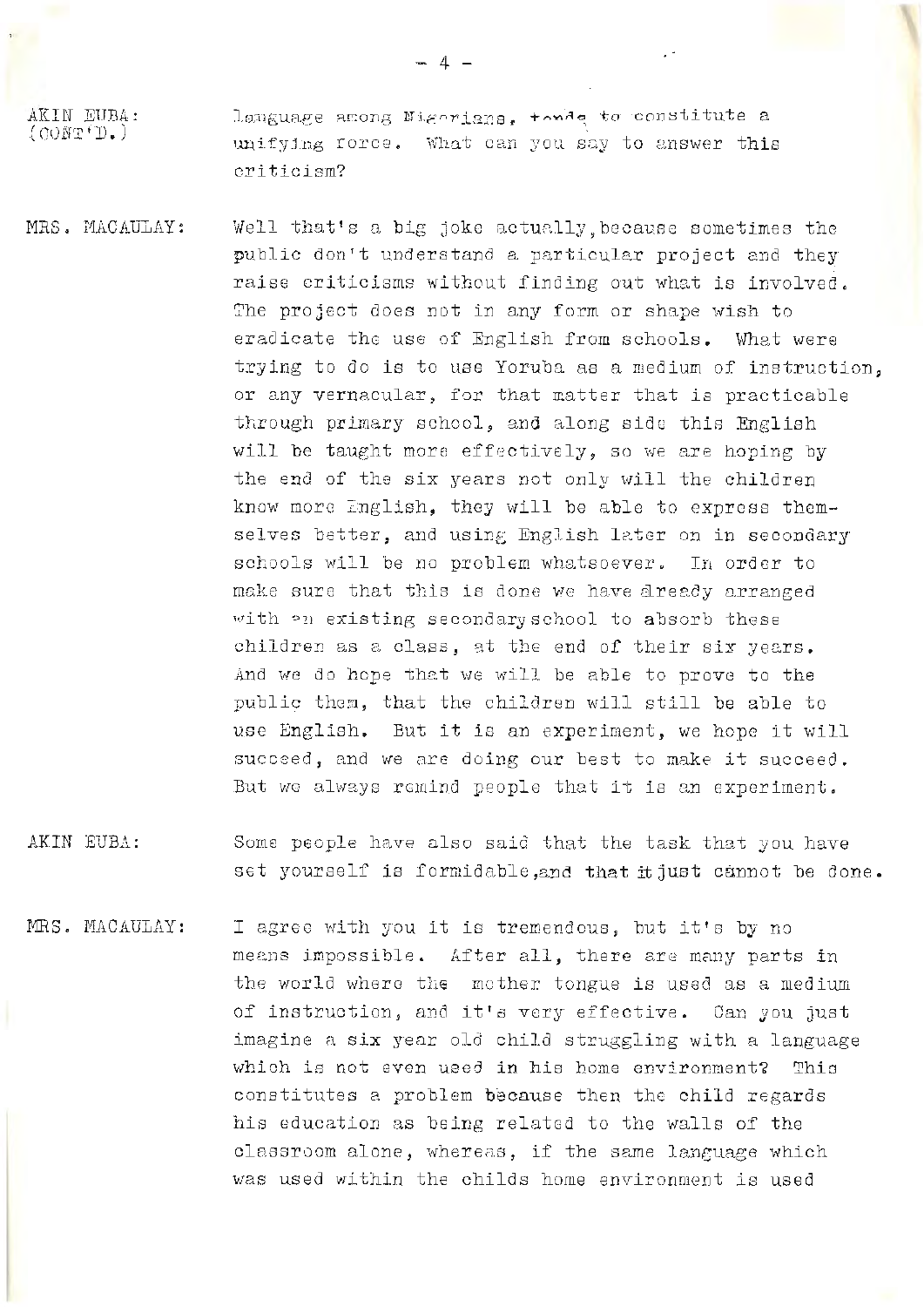MRS. MACAULAY:  $($  CONT'D.) within the class-room, his education then becomes something for living. It has a greater meaning and he himself has a better understanding and can communicate better and more effectively with his society. So all things considered I just cannot see how it will not work.

COSMO PIETERSE: That was Mrs, Juliet Macaulay talking to Akin Euba. Mrs. Macaulay is in charge of the project to investigate the value of the six years of primary education being done in the children's mother tongue - of course in this case Yoruba. And we shall certainly be following the progress of this vital experiment - you know as an ex-teacher myself I do find myself already more than half persuaded by Ife University's project. And so from the tongue, that most unruly member of the body, to the rest of the body. **In** fact, to the Gntire body, in fully discipline sporting action.

> At the end of last year it was Makerere University's turn to be host to the annual University Games held in East Africa. Makerere, it seems, took full advantage of oeing on their home ground, and appenr to have almost swept the board this year! But more about that later.

The Games started in 1957 and then only Nairobi and Makerere competed - in 1960 Dar-es-Salaam joined in, later Zambia. This year even more competitors. Well the extremely contented President of the Games Union at Makerere, Austin Pereira, has been talking at the games to Elizabeth Keeble  $-$  and, going back to earlier days Austin began by explaining hew they used to be organised.

AUSTIN PEREIRA: At that time the games were organised in the point scoring system, whereby all the games were competed for and the points were added up to the games and there was a trophy for the overall championship. But about two years back we admitted Zambia, only after we found out that the point-scoring system was a bad thing if you wanted to invite other universities.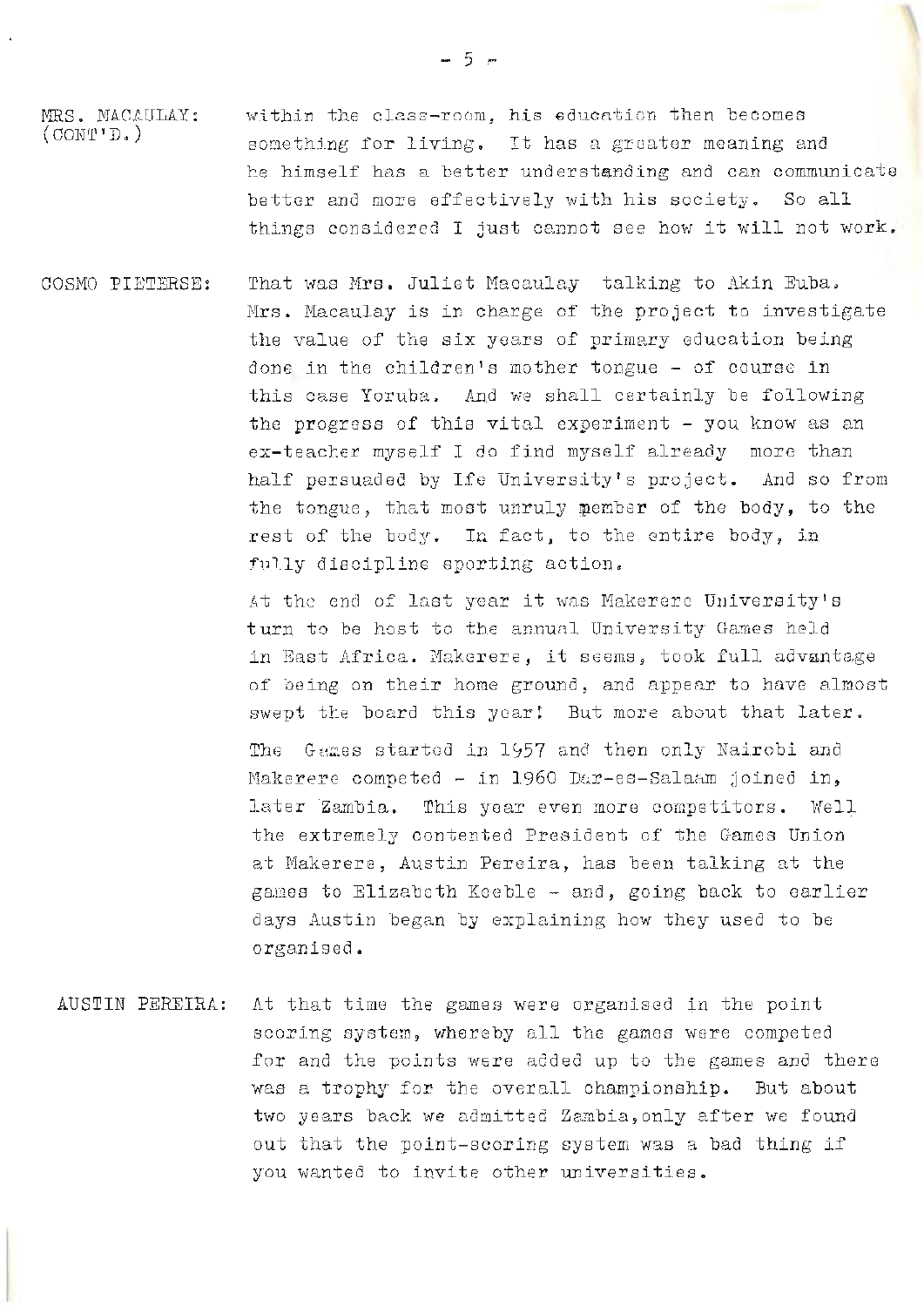$\overline{\mathcal{L}}$ 

ELIZABETH KEEBLE: Why was that? Why a bad thing?

**Contract Contract** 

AUSTIN PEREIRA: There was a lot of tension and people started not competing for the games, but fighting, you see, and we are promoting these games to promote friendship among competitors.

ELIZABETH KEEBLE: What has happened this year?

- AUSTIN PEREIRA: More colleges were invited, in fact, we invited about nine universities, but only seven turned up this year. Zambia could not turn up because of exams which fell at the same time and Congo Louvanium could not come because of transport difficulties.
- ELIZABETH KEEBLE: And who were the other new universities apart from the three old colleges of East Africa.
- AUSTIN PEREIRA: The University of Ruanda came, they came by bus  $-$  all sixty of them, University of Khartoum and the University of Malagasy.

ELIZABETH KEEBLE: So you had some French speakers around the university.

- **AUSTIN** PEREIRA: Yes, we had some French speakers. Wo had difficulty communicating with them, but we had some French speakers from Makerere who stayed to help them.
- ELIZABETH KEEBLE: What are your plans for the future? Have you got plans to make the games bigger and better?
- AUSTIN PEREIRA: Yes. I don't think the language is going to be a problem here. Makerere's aim is to expand the games so that in the future we get all African inter-university **g2..r.1e s**
- ELIZABETH KEEBLE: Austin, can you give en idea of what happened during this years Games? What would you say were the highlights?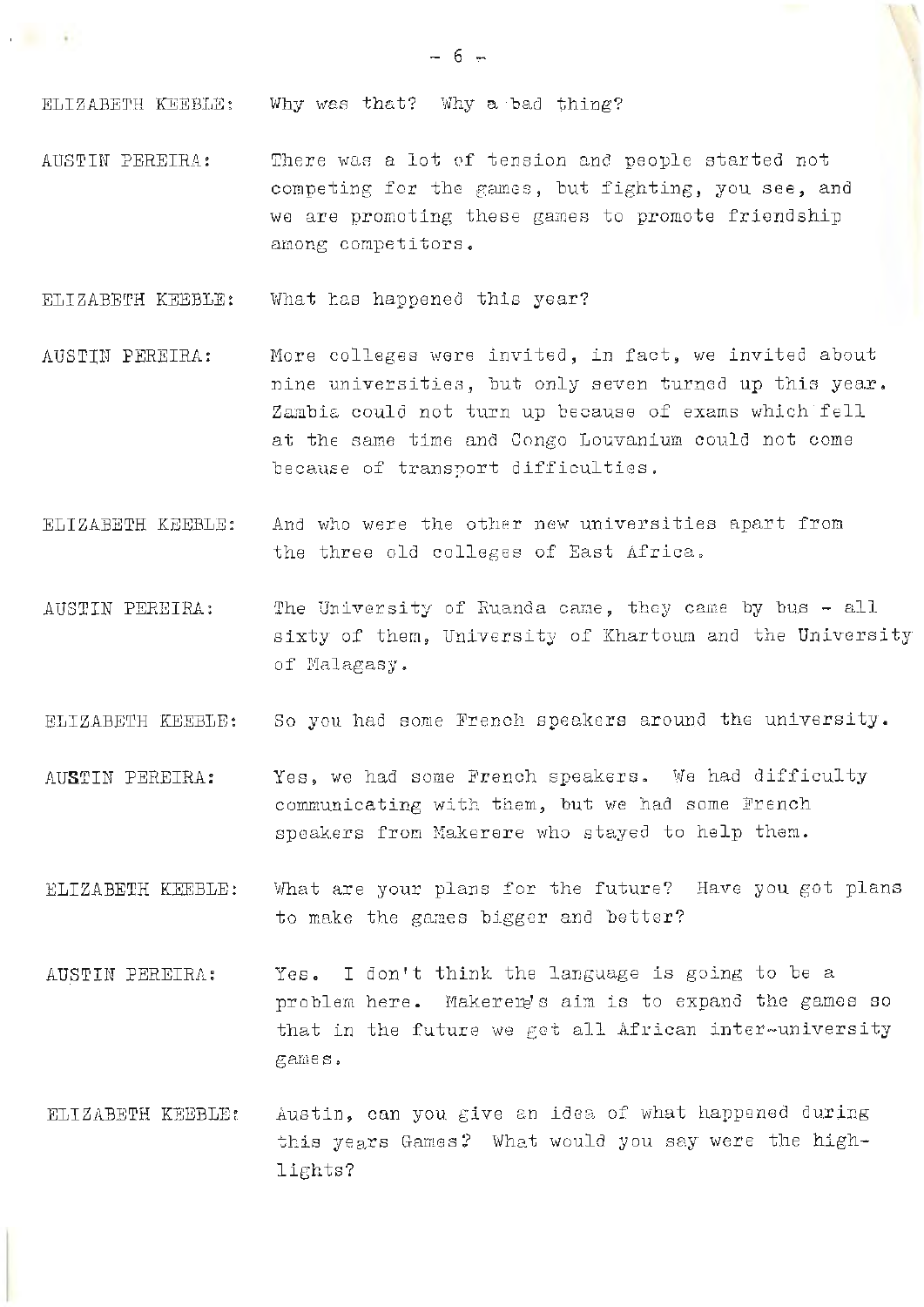ELIZABETH KEEBLE: Did you get a big crowd to this match?

 $\mathbf{r} = \mathbf{r}$  , and the set

- AUSTIN PEREIRA: Yes. The crowd was fantastic, especially for the first opening day when Khartoum and Makerere played. I think I would estimate to about 10,000 people.
- ELIZABETH KEEBLE: What other sports attracted a large amount of the general public?
- AUSTIN PEREIRA: Volley-Ball was very exciting, and people seemed to be interested in this because Malagasy, which was a new team, displayed high standards. In the finals they really taught us a lesson!
- ELIZABETH KEEBLE: And what about Boxing? That's another popular sport in Uganda.
- AUSTIN PEREIRA: In this sport for the last two years Dar-es-Salaam has dominated. But this year Makerere had all the boxers in all the weights, and Dar-es-Salaam had about six boxers. Two of them were knocked out in the semi-finals and only four went into the finals. In our all over points system, Makerere got sixteen points, Nairobi ana Dar-es-Salaam both got six points, and so we took the boxing as well.
- ELIZABETH KEEBLE: What about the quieter games, Table-Tennis and games like that?
- AUSTIN PEREIRA: Table-Tennis was dominated, especially in the male section, by Malagasy who used the Japanese or Chinese style I think it is called.